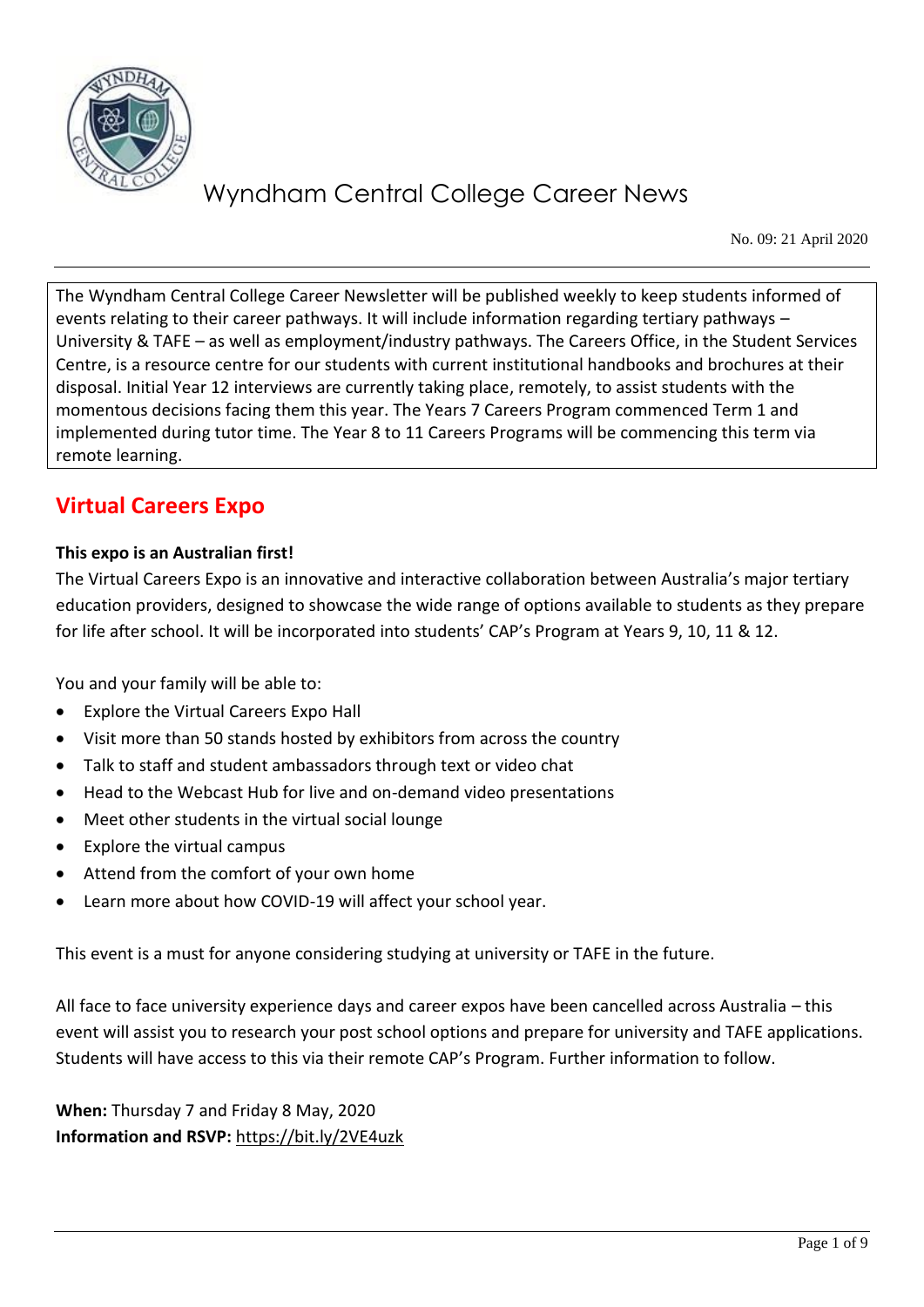

No. 09: 21 April 2020

## **VCE & Beyond - Virtual Careers Expo**

This virtual expo for our Year 10 – 12 Students is being coordinated by InspirED and is for students and their families. It will be incorporated into their CAP's Program. Students & Carers will be able to:

### **Connect with Universities**

- Visit virtual booths from over 80 University and Higher Education providers!
- Access faculty-specific information
- Ask live questions or book a video chat with student advisors
- Early admission information, scholarship applications and other relevant topics

### **Connect with VCE Experts**

- Pick and choose daily webinars delivered by career experts!
- Specific career strategies for success
- Dealing with stress, maintaining motivation
- Parent-specific tips to support your child as they transition from school to their chosen pathway

Once again, students will have access to this via their remote CAP's Program. Further information to follow.

**When:** 10 – 14 June, 2020 **Information and RSVP:** <https://bit.ly/2XMrz5r>

## **US College admissions**

Join Crimson Education's Head of Service Operations and Harvard graduate, David Freed, as he gives a comprehensive update on all the latest news coming out of US universities. Topics covered include:

- Changes to testing requirements
- Possible changes to the weighting of each application element
- Impacts on extracurriculars and how to continue building your candidacy.

**When:** Sunday 26 April, 2020 **Where:** online **Information and RSVP**:<https://bit.ly/2ROT0rz>

### **Interested in Beauty Therapy?**

Endota Wellness College (Docklands campus) offers distance education for students wishing to study beauty therapy.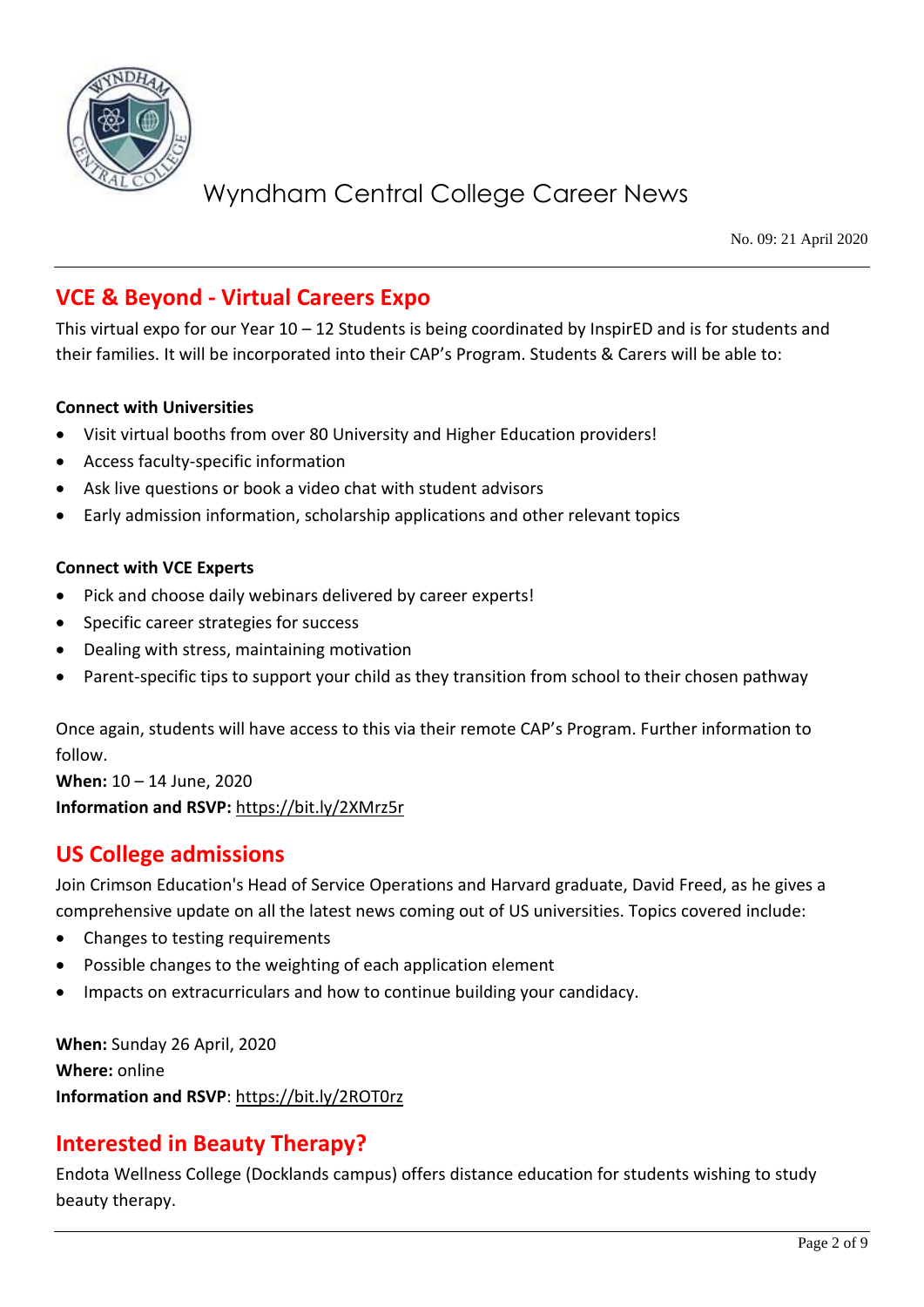

No. 09: 21 April 2020

This learning stream is ideal for those who work full-time or live in regional areas, offering a blend of at home study, and just 4 online campus days per month for 18 months.

The College is running online information sessions for students interested in learning about studying via distance. Upcoming dates are:

- Tuesday 21st of April: 10 am
- Wednesday 22nd of April: 7 pm
- Saturday 25th of April: 11 pm

For information and to RSVP your place, visit<https://bit.ly/3erEvDE>

### **Updates from RMIT University**

#### **Speak to a course adviser**

Contact the team at Study@RMIT via phone, live chat or online enquiry,<https://bit.ly/2UURaHr>

### **Speak to a current RMIT student**

You can live chat with a current RMIT student to ask about studying at RMIT,<https://bit.ly/2XYfASD>

### **Explore 2021 undergraduate courses**

Download the 2021 undergraduate course guide at<https://bit.ly/3dT0cwe>

#### **Remote learning at RMIT**

Watch how RMIT is supporting their students via remote learning,<https://bit.ly/2KfdYvt>

### **Studying remotely**

Study tips from RMIT - <https://bit.ly/2VkFONm>

### **Get inspired by a webinar**

### **Thursday 23 April: Online studying**

How to succeed and adapt to the new normal. Register - <https://bit.ly/2Vi0Yvt>

### **Tuesday 28 April: Health**

Staying healthy and happy in lockdown. Register - <https://bit.ly/3bg7h8l>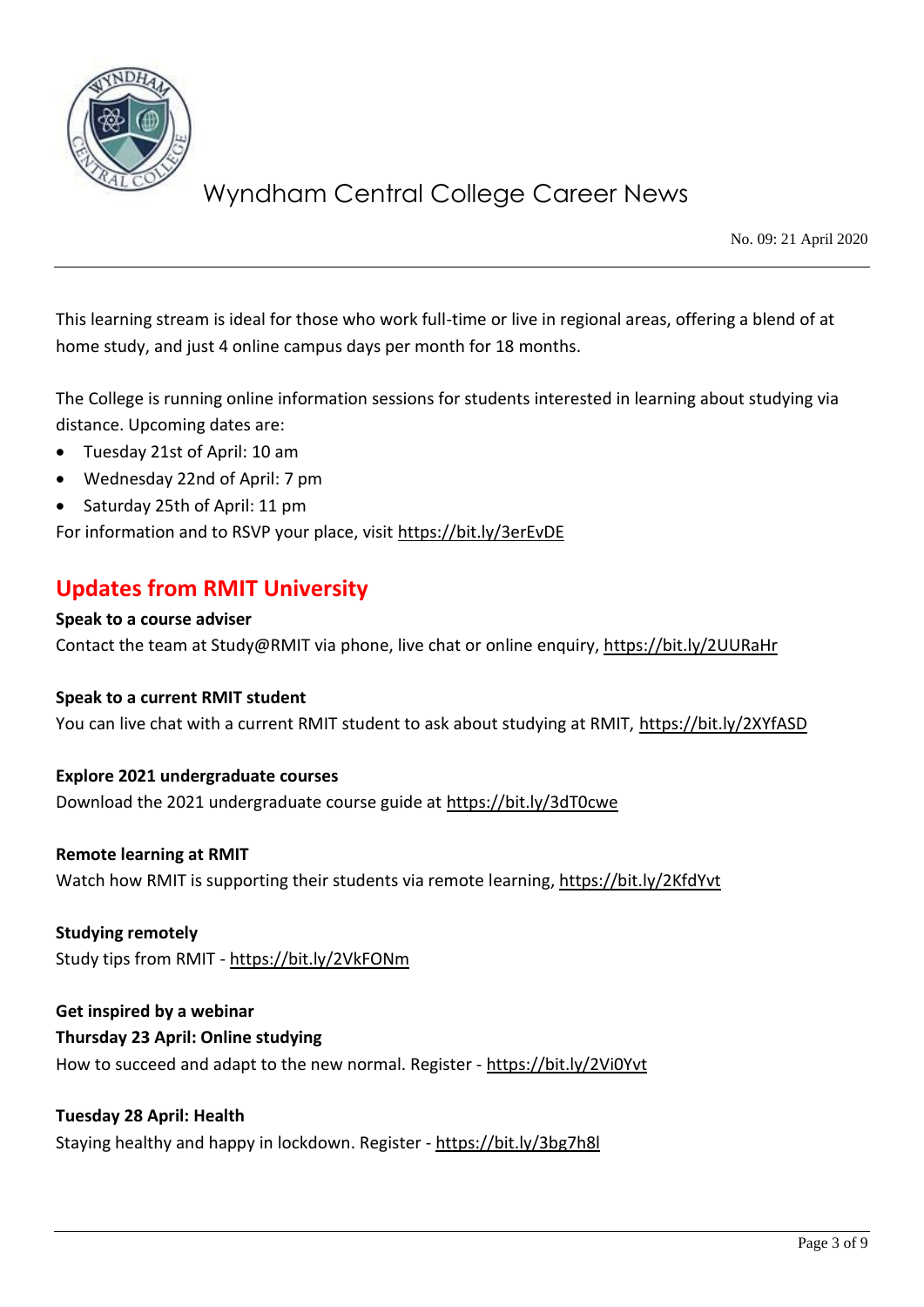

No. 09: 21 April 2020

### **Thursday 30 April: Journalism**

The importance of accurate journalism with RMIT ABC Fact Check. Register - <https://bit.ly/2VGozEV>

## **Update from Southern Cross University (SCU)**

### **New Admissions Program**

SCU is offering current Year 12 students an opportunity to accelerate their results and guarantee their place at university in 2021.

Transition to University is a free intensive preparatory course designed for current ATAR-eligible Year 12 students. Once you complete the course, you will be guaranteed entry into the course of your choice (midwifery is not eligible).

For information on this exciting new initiative, visit<https://bit.ly/3eyFmTb>

### **Updates from Charles Sturt University**

### **Speak to a course adviser**

You can speak to a course adviser via phone, online video chat, or via an online enquiry form, <https://bit.ly/3bnr063>

Parents have a dedicated website - <https://bit.ly/3cv0yrj>

### **Parent Information Session**

Monday 20 April, 6.30pm – 8pm (webinar). Parents and guardians will be able to learn about applications, scholarships, and early offers,<https://bit.ly/39kunJm>

**Learn about the new medicine degree at CSU** Watch the recent Medicine Information Seminar - <https://bit.ly/2ViQpbk>

### **Explore 2021 undergraduate courses**

Download the 2021 undergraduate course guide at<https://bit.ly/2VFWptN>

### **University offers based on Year 11 results**

Through the Schools Recommendation Schemes program, some universities make 'unconditional offers' based on Year 11 results and a school recommendation.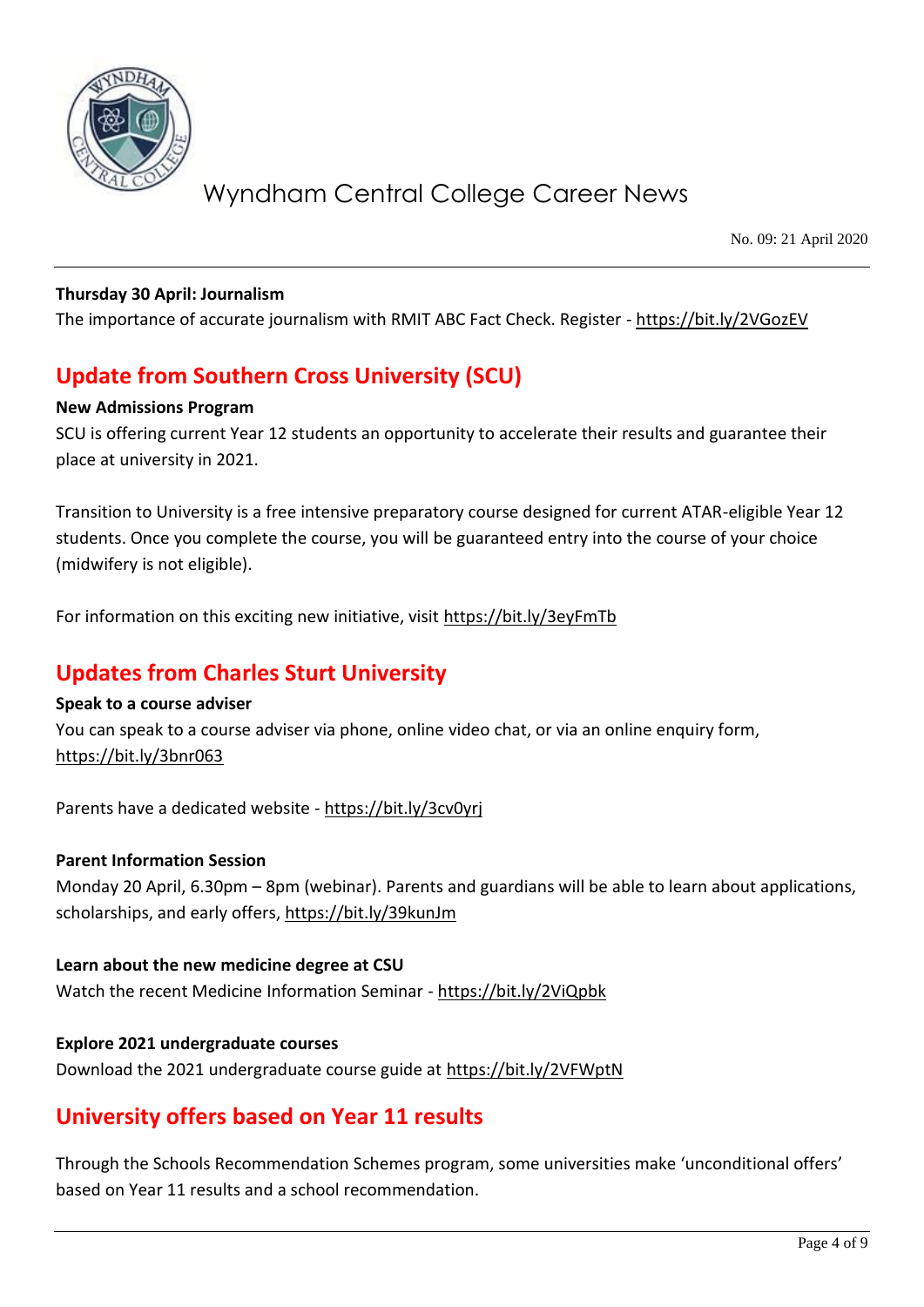

No. 09: 21 April 2020

### **Macquarie University**

Macquarie University has just announced that any applicant who meets the criteria for their Early Entry Schemes, which offer students a place based on their Year 11 results, will be made an offer to study in 2021.

NSW students can apply now, and Victorian students can apply in August,<https://bit.ly/34OYjwd>

### **University of Canberra**

University of Canberra has released the list of courses eligible for the 2021 Schools Recommendation Schemes program. You can access the list at<https://bit.ly/34OySLt>

NSW students can apply now, and Victorian students can apply in August,<https://bit.ly/34XIdkl>

### **Collarts – Open Day**

Collarts is a creative media college located in the Melbourne area.

Courses are offered in:

- animation & VFX
- comedy
- audio engineering
- digital & social media
- entertainment journalism
- entertainment management
- fashion marketing
- fashion sustainability
- interior design
- music production
- music performance and
- screen & media.

The institute is running on online open day on Saturday 16 May. You will be able to listen to detailed information sessions and ask teachers and student advisers questions via Live Chat.

For information and to register, visit<https://bit.ly/2JJ0XtH>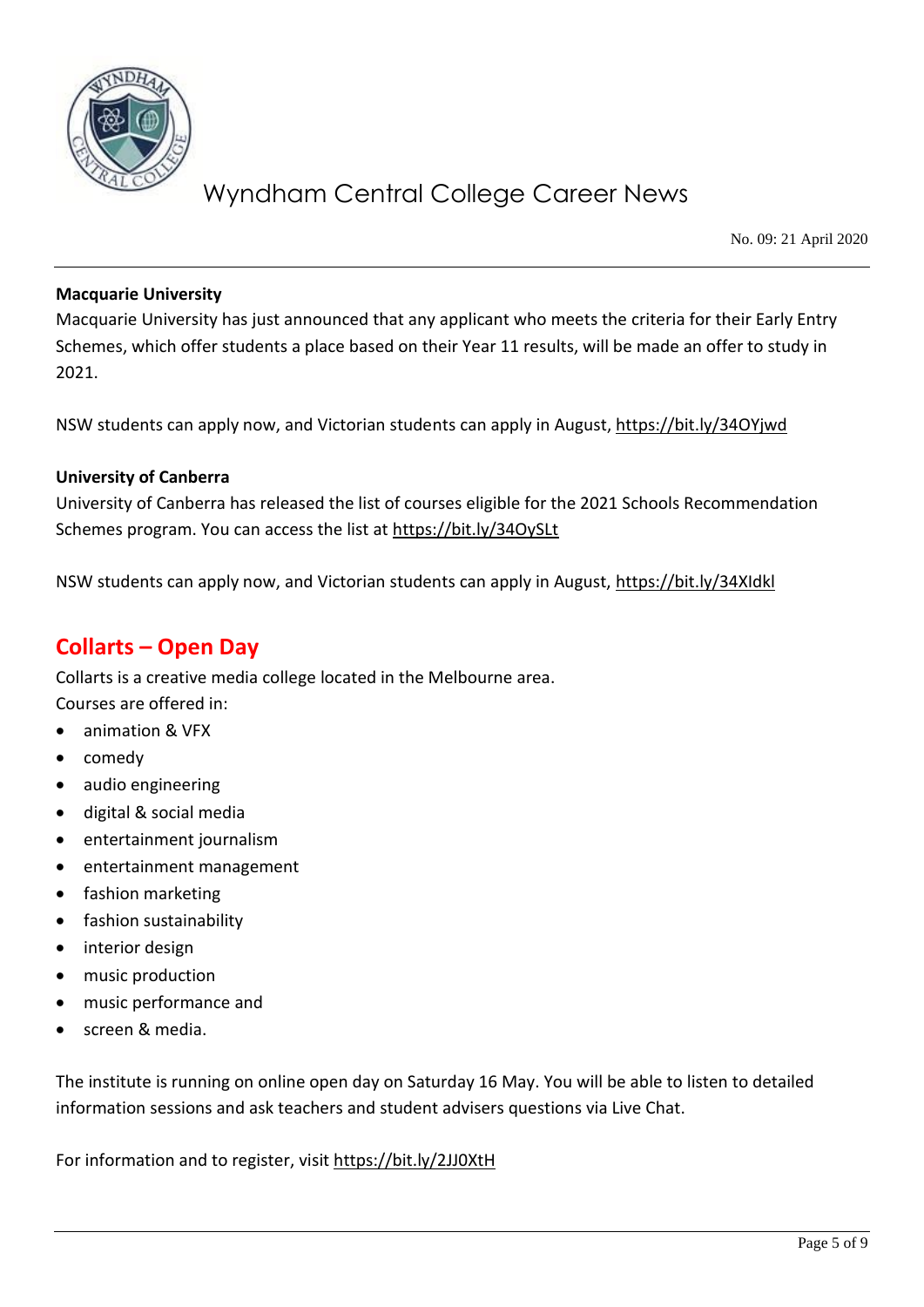

No. 09: 21 April 2020

## **JMC Academy – Open Day**

JMC Academy is a creative media college located in the Melbourne area.

Courses are offered in:

- animation
- audio engineering & sound production contemporary music performance
- design (visual communication)
- entertainment business management
- film & television production
- game design, and
- songwriting.

The institute is running an online open day on Saturday 23 May. For information and to register, visit <https://bit.ly/3dRo2s9>

## **Updates from La Trobe University**

### **Speak to a course adviser**

Book a one-to-one appointment via phone or online Zoom session. Or contact a course adviser via email or Live Chat,<https://bit.ly/348924A>

### **Explore 2021 undergraduate courses**

Download the 2021 undergraduate course guide at<https://bit.ly/2UZi3Jk>

## **Updates from Australian Catholic University (ACU)**

### **Speak to a course adviser**

You can connect with a course adviser via phone, SMS, live chat or online enquiry form, <https://bit.ly/2XMG7C7>

#### **Explore 2021 undergraduate courses**

Download the 2021 undergraduate course guide at<https://bit.ly/2wQU0nH>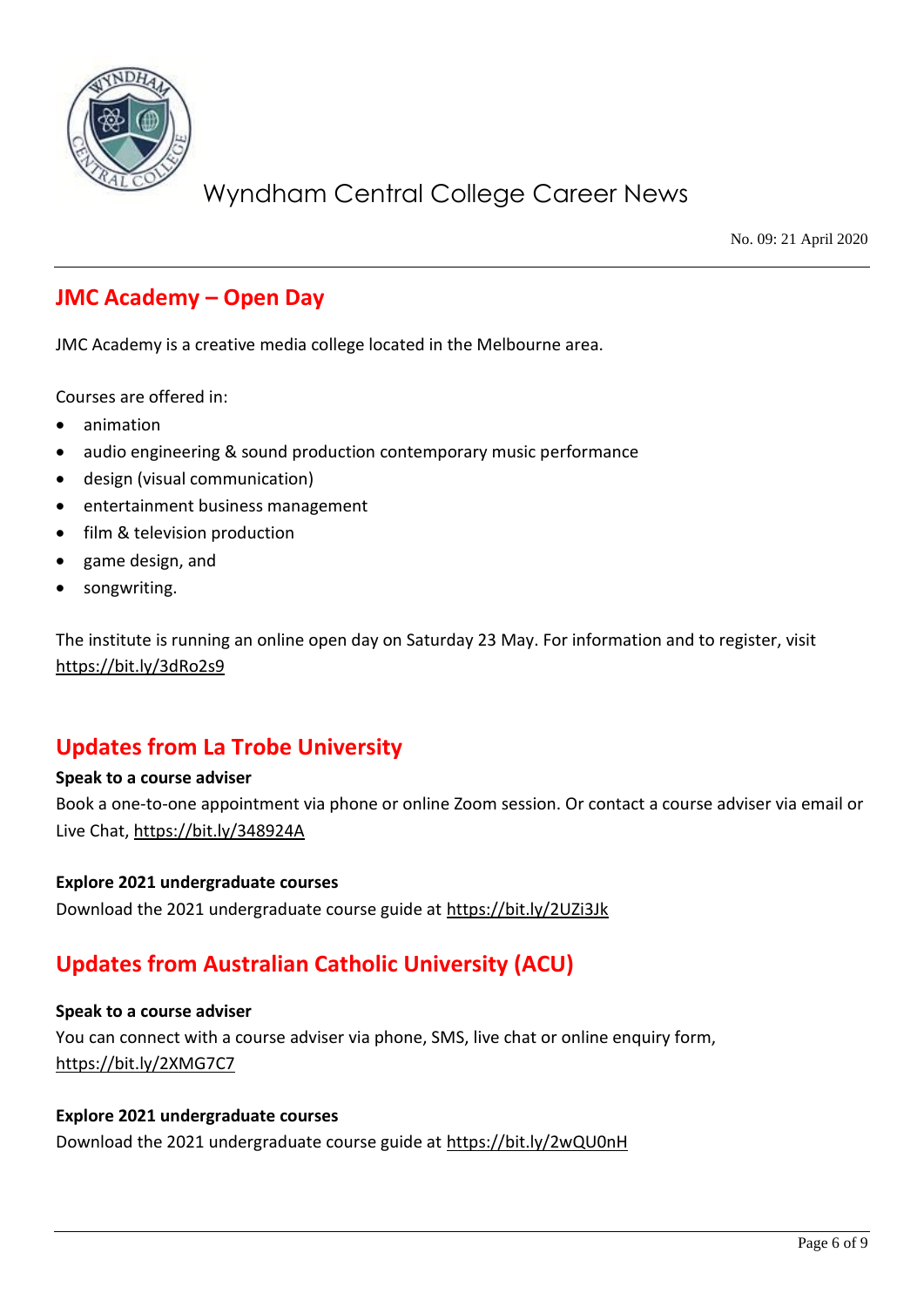

No. 09: 21 April 2020

### **Early Entry Program**

The Community Achiever Program (CAP) awards prospective students an early conditional offer to study their preferred undergraduate course at ACU.

Successful applicants will show a demonstrated history of regular volunteering experience and a passion for making a positive difference in the lives of others.

CAP applications open on Friday 1 May 2020 and successful students could receive a conditional offer as early as September,<https://bit.ly/2KjeSqJ>

### **Passion 4 Business (P4B)**

P4B is an early offer program for students who would like to study a business-related degree at ACU. Seven single and combined degrees are eligible.

Successful applicants will receive a conditional offer before end of year exams. Applications for the 2021 intake are now open.

For information on the scheme, eligibility criteria, and the courses available, visit<https://bit.ly/2xJTNmP>

## **Updates from Australia National University (ANU)**

### **Changes to admissions for 2021**

ANU will now make offers based on Year 11 results on 10 August 2020, and these will be honoured for study in 2021 as long as students have completed Year 12.

If your Year 11 results don't meet entry requirements, the University will automatically consider your Year 12 results in the December offer round.

You will need to apply for courses, scholarships and accommodation for the 2021 intake direct to ANU by 25 May 2020,<http://bit.ly/381rlc8>

Applications for the Tuckwell Scholarship have been extended to the 25<sup>th</sup> of May[, http://bit.ly/32AGDDO](http://bit.ly/32AGDDO)

### **Speak to a course adviser**

Book a one-to-one appointment via phone or online Zoom session with ANU Outreach and Engagement Officer Caitlin Woods,<https://bit.ly/3dRCwZ3>

You can also email or text a future student adviser,<https://bit.ly/2RdiZbY>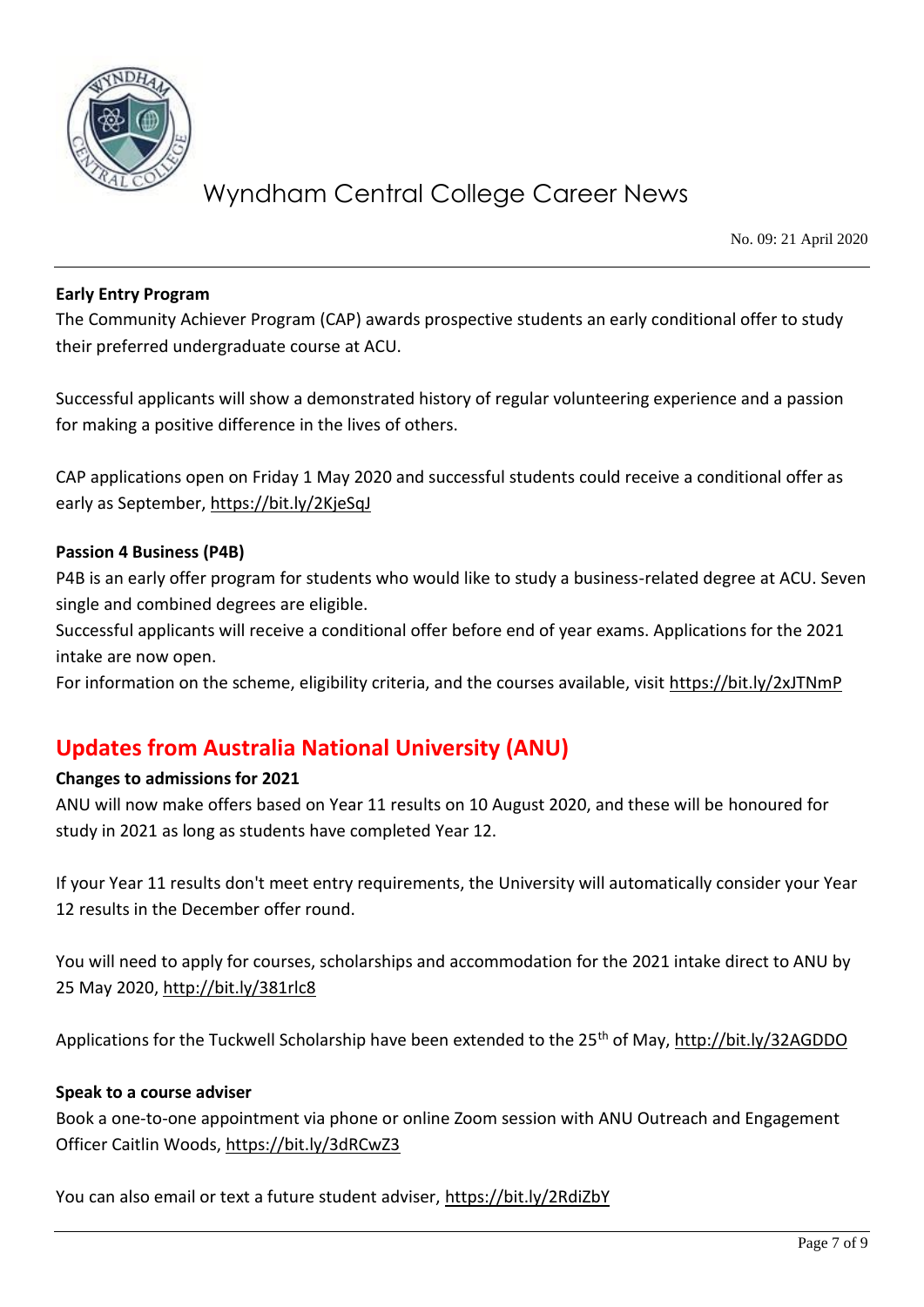

No. 09: 21 April 2020

### **Chat to a current ANU student**

Find out what it's like to study at ANU by speaking to a current student via Zoom, <https://bit.ly/39EAwQI>

### **Take virtual tour**

College of Science,<https://bit.ly/39DTbfj>

College of Business and Economics,<https://bit.ly/2Rc2Pzr>

John XXIII College (online accommodation),<https://bit.ly/347s6Qu>

**Register for the Virtual Open Day** Register for immediate 24/7 access to exclusive content about ANU,<https://bit.ly/2UYOcRi>

### **Updates from UNSW**

### **UNSW Virtual Presentation**

Watch a 30 minute presentation on all things UNSW, including degrees, scholarships, accommodation etc, <https://bit.ly/2RRtu4O>

### **Updates from Monash University**

**Speak to a course adviser** You can connect with a course adviser via phone or email,<https://bit.ly/2wdpK69>

### **Attend an online information evening**

Monash staff will be running online information evenings for prospective students and their families. For information and to register, visit<https://bit.ly/39GmmOQ>

The following are dates for April and May (all sessions are repeated except for Peninsula):

#### **April**

- 21 All prospective students
- 23 All prospective students
- 28 Peninsula specific